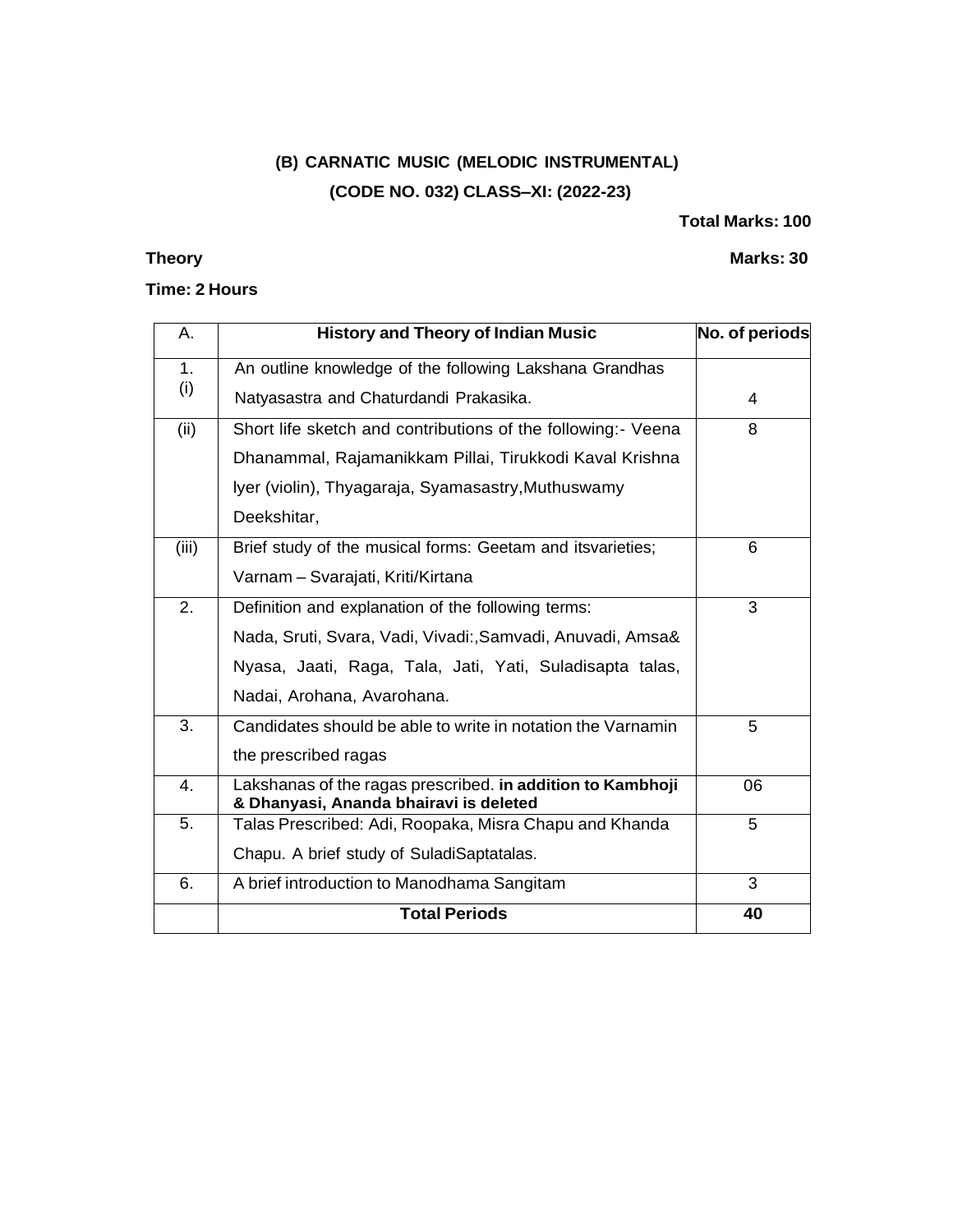# **(B) CARNATIC MUSIC (MELODIC INSTRUMENTAL) (CODE NO. 032) CLASS–XI: (2022-23)**

## **Format of Examination Total Marks:30**

|          | MCQ covering the whole syllabus |              | 6 marks  |
|----------|---------------------------------|--------------|----------|
| II(i)    | <b>Notation</b>                 |              | 6 marks  |
| (ii)     | Raga Lakshanas                  |              | 6 marks  |
| III(i)   | Life sketch & contribution      | $3+3$        | 6 marks  |
| (ii)     | Lakshana Granthas               |              |          |
| (iii)    | <b>Musical forms</b>            |              |          |
| (iv)     | Manodharma Sangit               |              |          |
| IV $(i)$ | Definitions of technical terms  | 2x3          | 6 marks  |
| (ii)     | <b>Talas Prescribed</b>         |              |          |
|          |                                 | <b>Total</b> | 30 marks |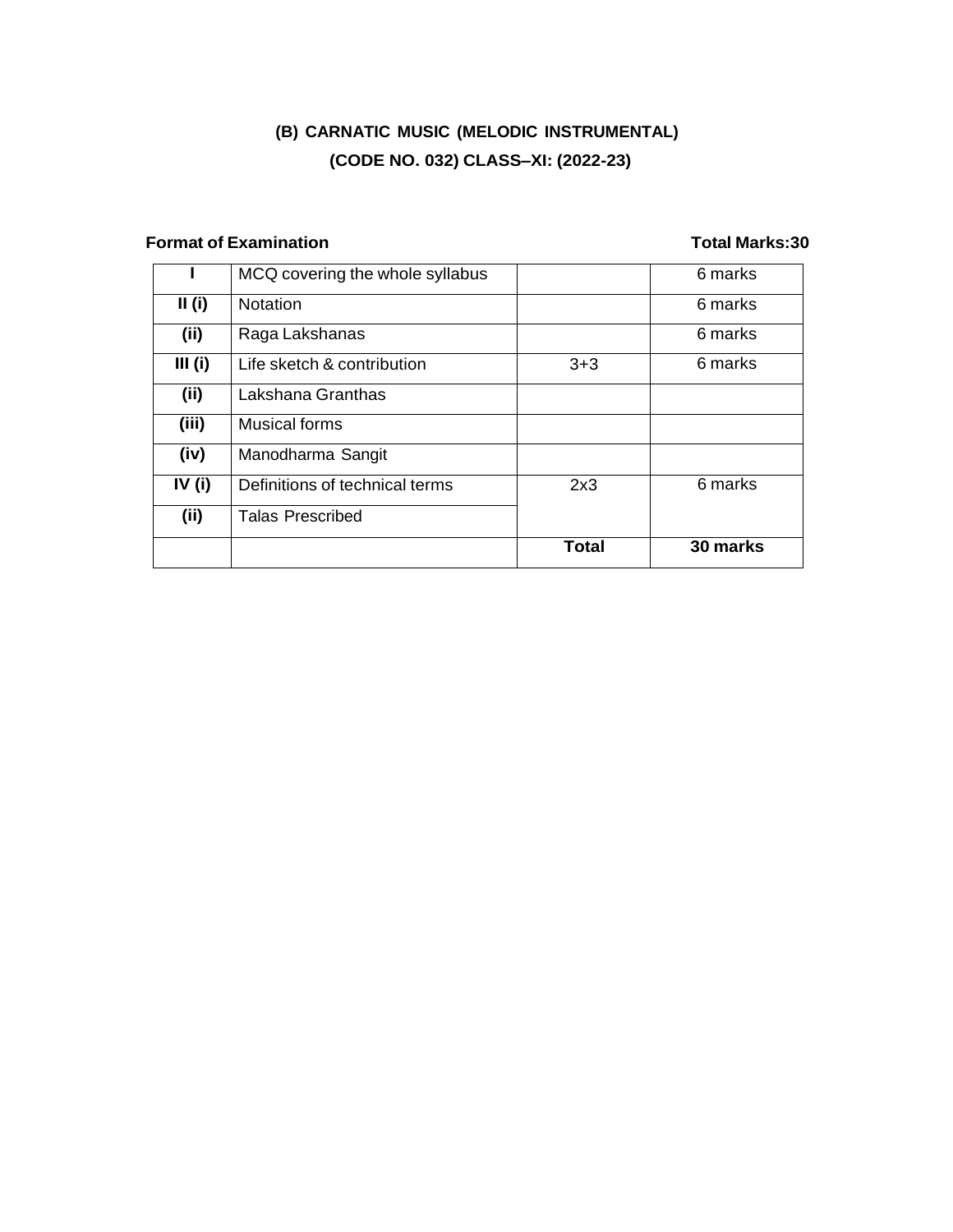# **(B) CARNATIC MUSIC (MELODIC INSTRUMENTAL) (CODE NO. 032) CLASS–XI: (2022-23)**

## **CLASS–XI**

### **Practical Marks: 70**

| В. | <b>Practical Activities</b>                                                                                                                                                                                 | <b>No. of Periods</b> |
|----|-------------------------------------------------------------------------------------------------------------------------------------------------------------------------------------------------------------|-----------------------|
| 1  | Ragas Prescribed: Mayamalavagowla,<br>Sankarabharana, Kharaharapriya, Kalyani,<br>Madhyamavati, Arabhi, PantuvaraliKedaragaula,<br>Vasanta, Kanada,.                                                        | 25                    |
| 2  | Varnams (atleast two) in Aditala in two degree of<br>speed.                                                                                                                                                 | 08                    |
| 3  | Kriti/Kirtana in each of the prescribed ragas,<br>covering themain Talas Adi, Rupakam and<br>Chapu.                                                                                                         | 08                    |
| 4  | Brief alapana of the ragas prescribed                                                                                                                                                                       | 25                    |
| 5  | Technique of playing -Kalpanasvaras in Adi, an<br>Rupaka talas in two degrees of speed                                                                                                                      | 20                    |
| 6  | The candidate should be able to produce all the<br>gamakas pertaining to the Chosen instrument.<br>Only important Gamakas pertaining to opted<br>instruments are recommended. Other gamakas are<br>deleted, | 14                    |
|    | <b>Total Periods</b>                                                                                                                                                                                        | 100                   |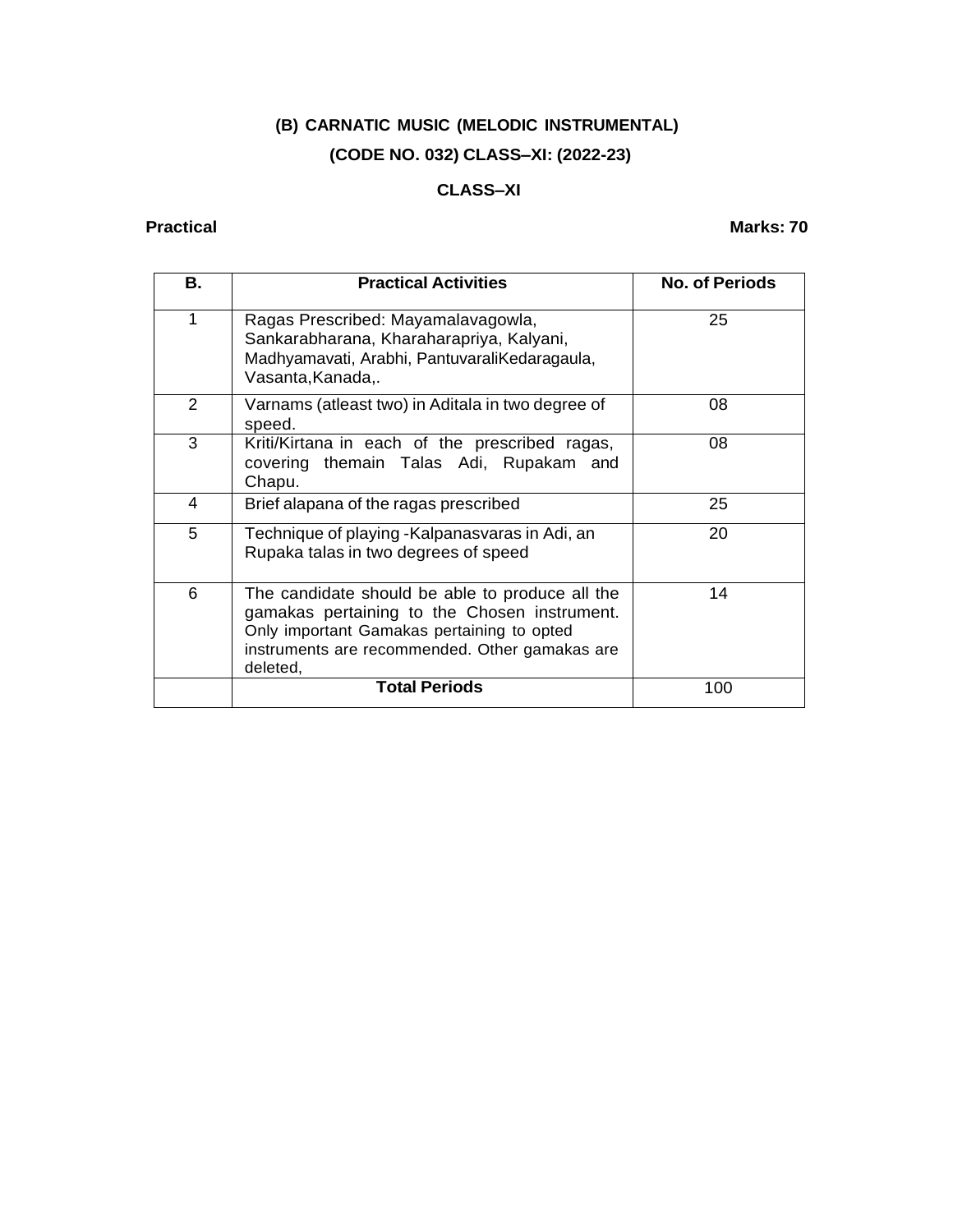# **Format of Examination (Practical) CLASS–XI**

|      | Varnam presentation in two degree speed             | 8 marks  |
|------|-----------------------------------------------------|----------|
| Ш.   | Presentation of Kritis from the prescribed syllabus | 8 marks  |
| III. | Raga Alapana                                        | 10 marks |
| IV.  | Nirmal & Kalpana Swaras                             | 10 marks |
| V.   | Questions on Raga Lakshanas                         | 8 marks  |
| VI.  | Special Gamakas pertaining to the chosen instrument | 6 marks  |
|      | <b>Total Marks</b>                                  | 50 marks |

**Internal assessment & Project Work 20 marks**

**Total 70 Marks**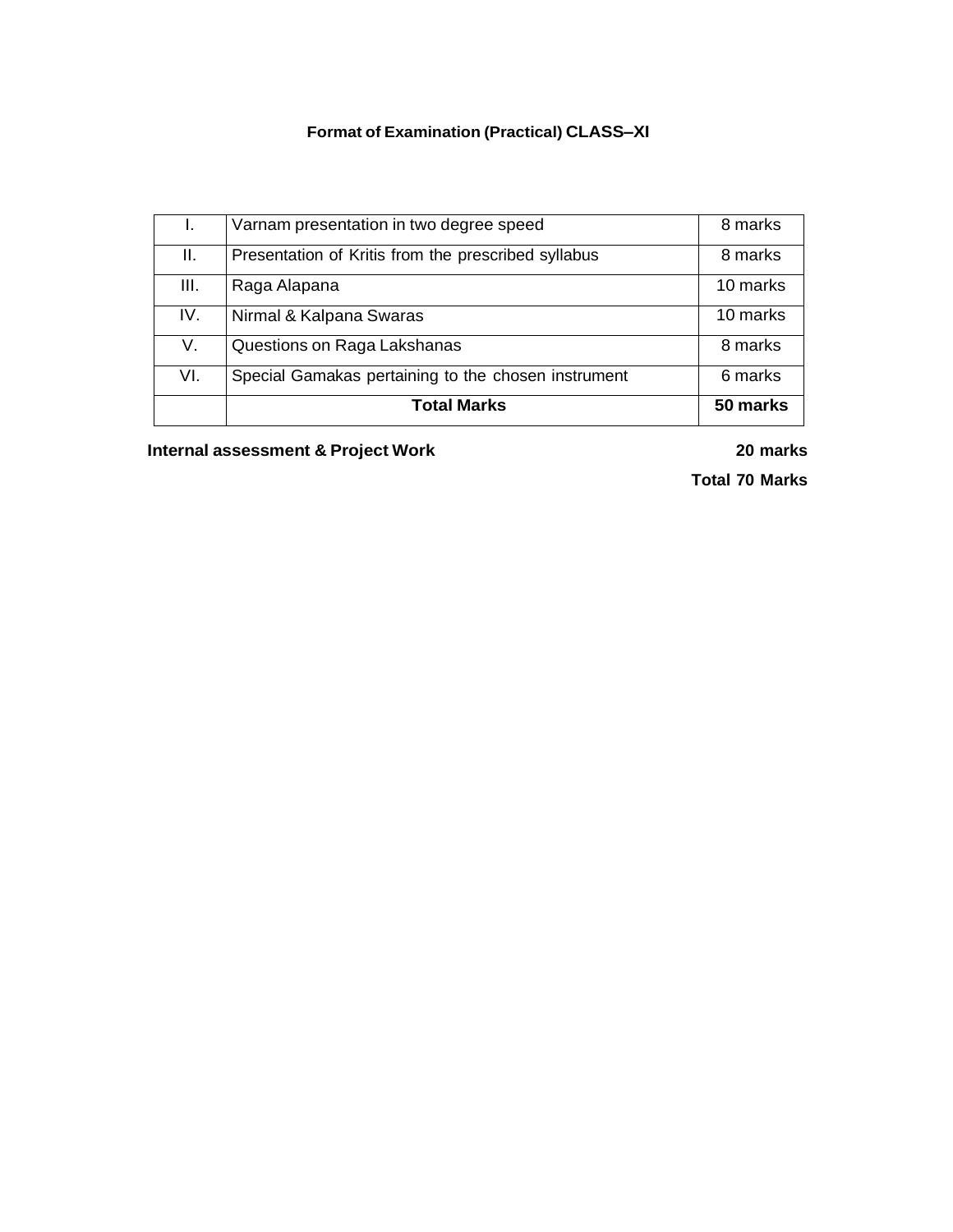# **(B) CARNATIC MUSIC (MELODIC INSTRUMENTAL) (CODE NO. 032) CLASS–XII**

**Total Marks: 100**

**Theory Marks:30** 

## **Time: 2 Hours**

| А.                        | <b>History and Theory of Indian Music</b>                                              | Periods 40     |
|---------------------------|----------------------------------------------------------------------------------------|----------------|
| I(i)                      | An outline knowledge of the following Lakshana                                         | 5              |
|                           | Granthas: Sangita Saramrita Sangita Sampradaya                                         |                |
|                           | Pradarsini, Svaramelakalanidhi and Ragavibhodha,                                       |                |
|                           | <b>Brihaddesi</b>                                                                      |                |
| (ii)                      | Short life sketch and contributions of the following:                                  | 8              |
|                           | Annamacharya, Swati Tirunal, Kshetrajna,<br>Maha                                       |                |
|                           | Vaidyanathalyer, Patnam Subramanya Iyer, Ramnad                                        |                |
|                           | Srinivasa Iyengar Mysore Doraiswamy Iyengar, Dwaram                                    |                |
|                           | Venkataswamy, Naidu Karaikkudi Brothers, Mysore                                        |                |
|                           | Vasudevachar.                                                                          |                |
| (iii)                     | Brief study of the musical form, Kriti, Tiruppugazh, Javali                            | 5              |
| (iv)                      | Detailed study of the Manodharma Sangita                                               | 4              |
| $\mathbf{I}$              | Definition and explanation of the following: Janaka,                                   | 4              |
|                           | Janya system of Ragas, Bhashanga, Upanga, Varja,                                       |                |
|                           | VakraRagas, Arudi, Eduppu, Jati, Grama and                                             |                |
|                           | Murchchana, Jaati.                                                                     |                |
| $\overline{\mathsf{III}}$ | Only Brief description of the ragas prescribed                                         | $\overline{4}$ |
| $\overline{\text{IV}}$    | Candidates should be able to write in notation the<br>kirtana in the ragas prescribed. | 4              |
| $\overline{\mathsf{V}}$   | candidate should be able to<br>describe the<br>The                                     | $\overline{3}$ |
|                           | construction of the instrument opted for along with the                                |                |
|                           | basic techniques of playing.                                                           |                |
| VI                        | The candidate should have an outline knowledge of the                                  | 3              |
|                           | classification of instruments in general and a brief                                   |                |
|                           | history of the instrument opted for.                                                   |                |
|                           | <b>Total Periods</b>                                                                   | 40             |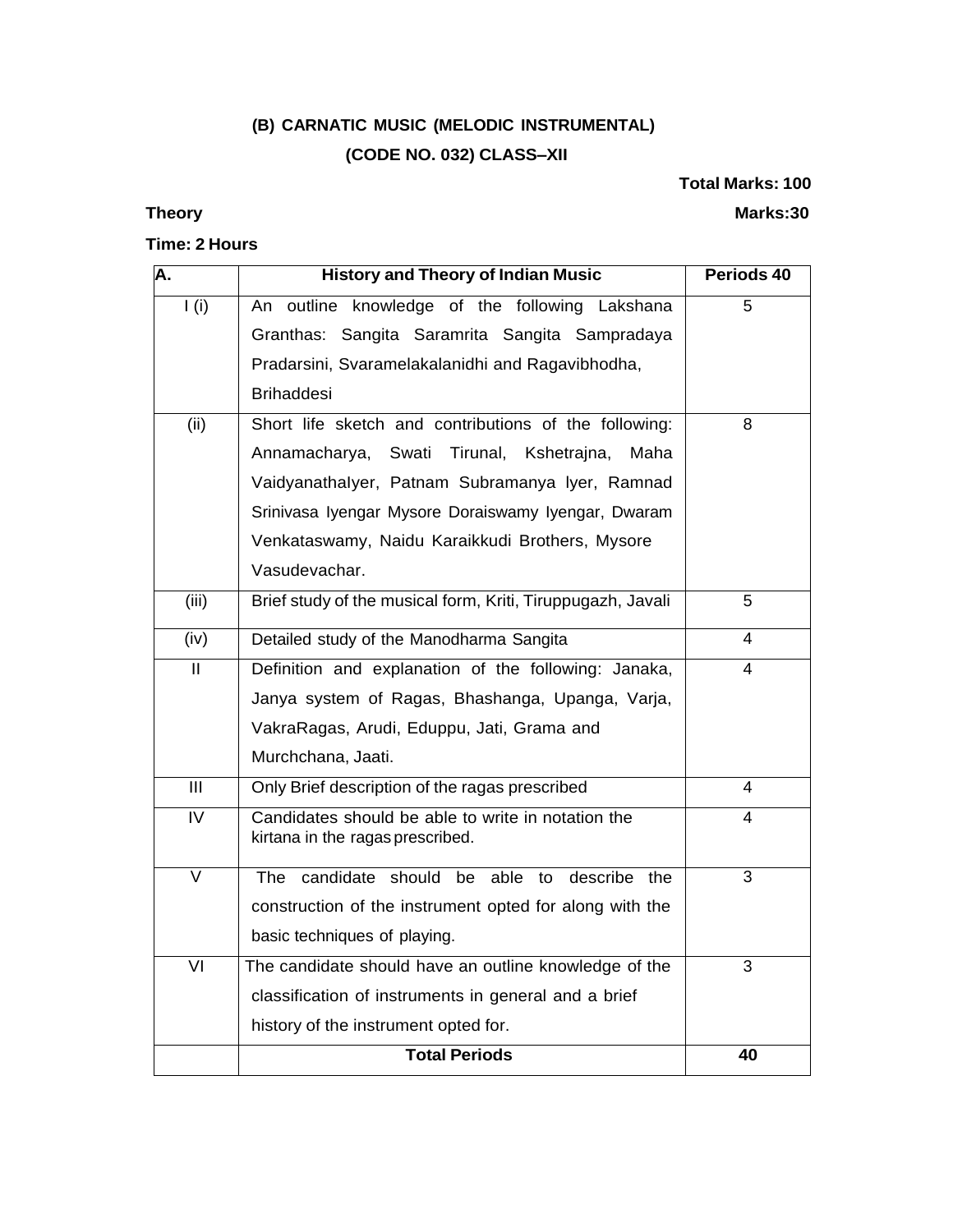## **Format of Examination Total Marks: 30**

|         | MCQ (covering the whole syllabus)                |         | 6 marks  |
|---------|--------------------------------------------------|---------|----------|
| II.(i)  | Notation of composition                          |         | 6 marks  |
| (ii)    | Raga Lakshanas                                   |         | 6 marks  |
| III.(i) | Life sketch & contribution of composers          | $3 + 3$ | 6 marks  |
| (ii)    | Lakshana Granthas                                |         |          |
| (iii)   | Musical forms & manodharma sangita               |         |          |
| IV.(i)  | <b>Technical terms</b>                           | 2x3     | 6 marks  |
| (ii)    | Musical instrument in general                    |         |          |
| (iii)   | Construction & technique of chosen<br>instrument |         |          |
|         | <b>Total Marks</b>                               |         | 30 marks |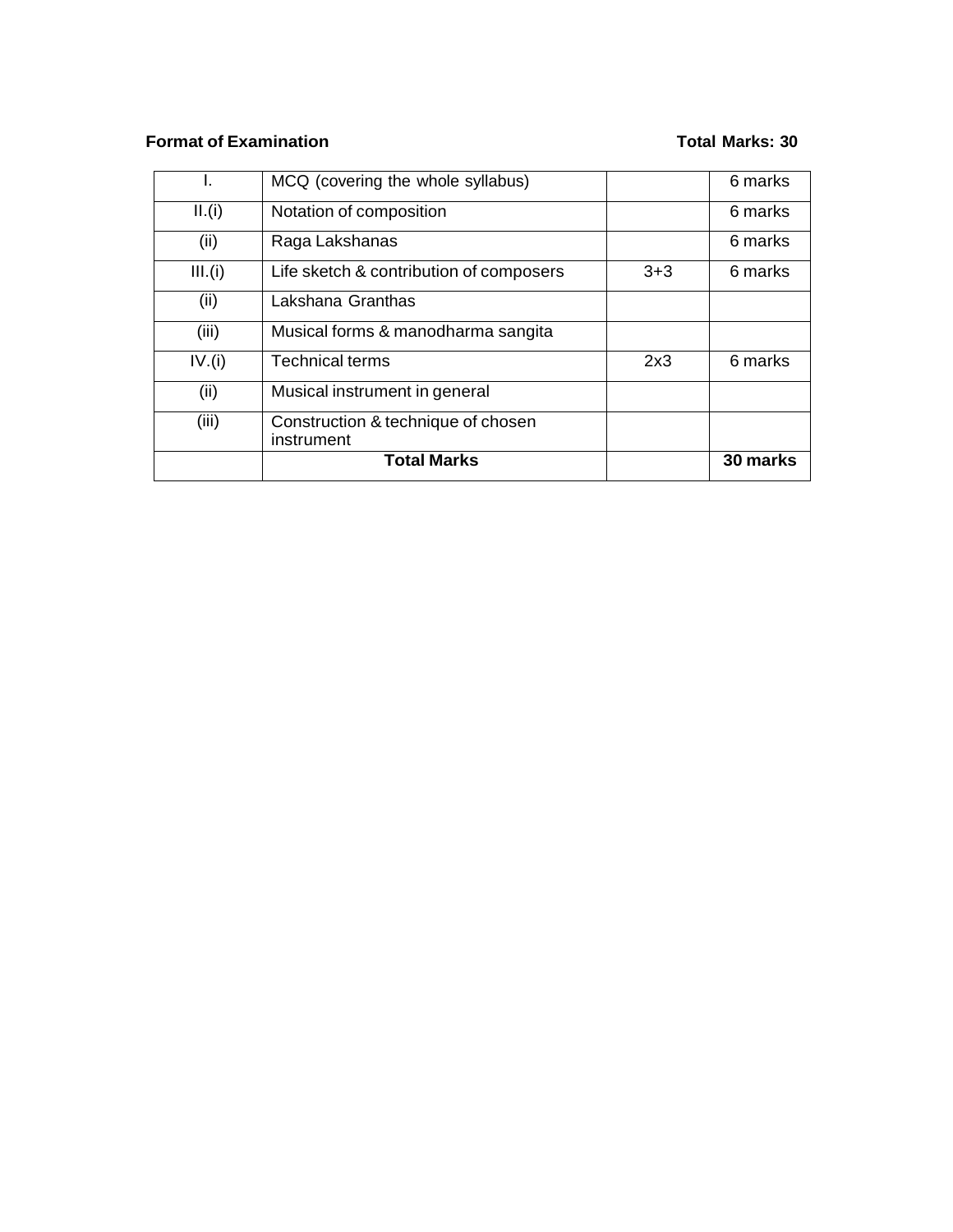# **(B) CARNATIC MUSIC (MELODIC INSTRUMENTAL) (CODE NO. 032) CLASS–XII**

## **CLASS–XII**

## **Practical Marks:70**

| S.No | <b>Practical Activities</b>                                                           | <b>Periods</b> |
|------|---------------------------------------------------------------------------------------|----------------|
| 1.   | Ragas Prescribed: Purvikalyani, Todi, Sri,                                            | 30             |
|      | Simhendramadhyamam, Bhairavi, Shanmukhapriya and                                      |                |
|      | Keeravani, Nata, Ritigaula, Saveri.                                                   |                |
| 2.   | One varnam in Ata tala in two degrees of speed.                                       | 5              |
| 3.   | Brief outline alapana of the ragas prescribed.                                        | 15             |
| 4.   | Atleast one authentic compositions traditionally rendered in                          | 10             |
|      | each of the prescribed ragas, covering the musical forms                              |                |
|      | Kirtanas, Kritis, Tillanas.                                                           |                |
| 5.   | Kalpana svaras in Adi, Rupaka and Chapu talas in two<br>degrees of speed.             | 20             |
| 6.   | Tala prescribed in Adi (Single) Rupakam, Misrachapu and<br>Khanda Chapu.              | 5              |
| 7.   | Presentation of a simple pallavi in Adi or Khanda Triputa<br>tala with Trikalam only. | 15             |
|      | <b>Total Periods</b>                                                                  | 100            |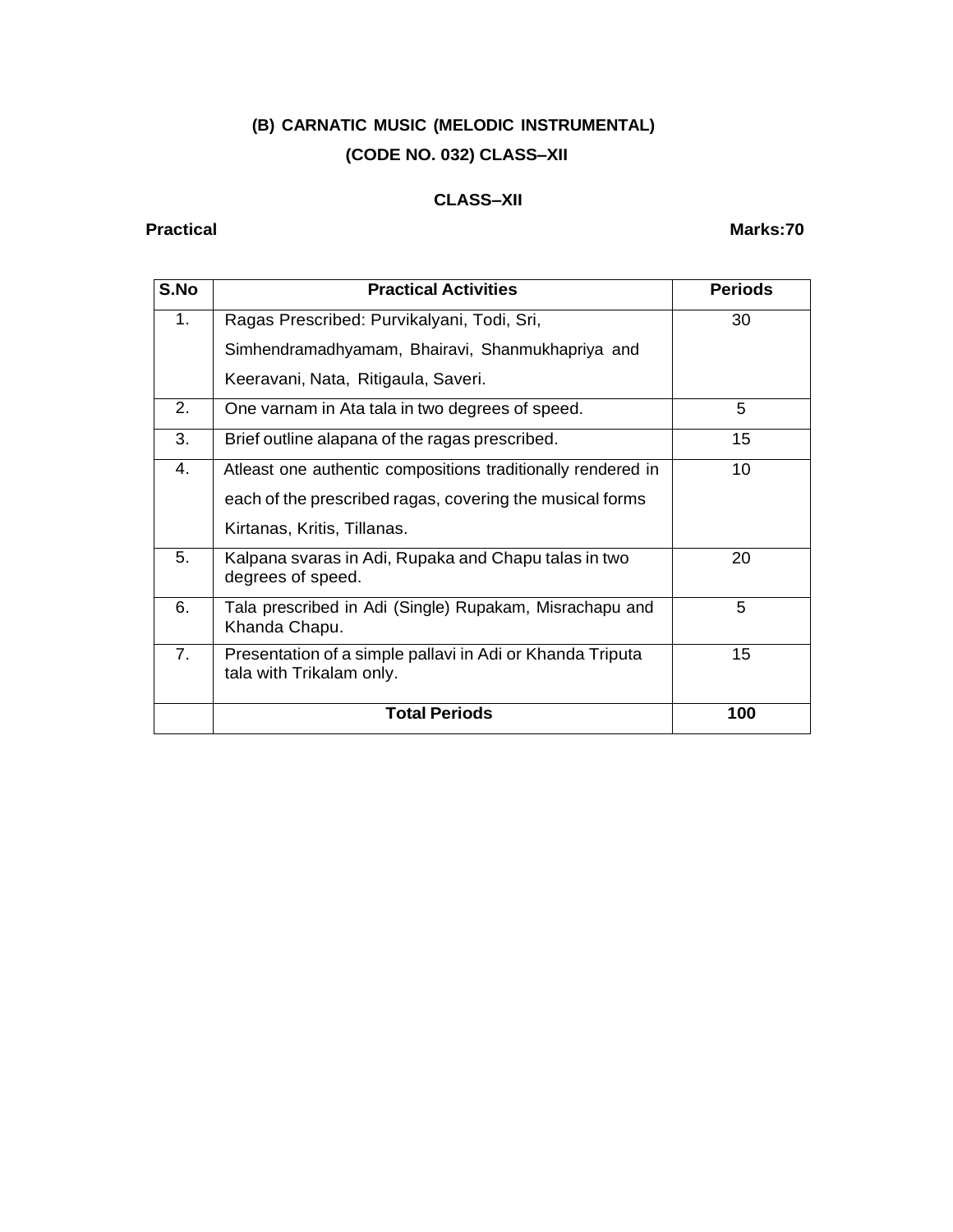# **CARNATIC MUSIC (MELODIC INSTRUMENTAL) PRACTICAL GUIDELINES TO THE EXAMINERS FOR EVALUATION OF PRACTICALS**

### **CLASS–XII (2022-23)**

### **One Practical Paper Marks:70**

**Duration: 30 to 45 minutes per Candidate General Instructions:**

- 1. Before starting the test, the candidates may be asked to submit a list of what they have been taught from thesyllabus.
- 2. External Examiners are expected to ask questions which have direct relevance with the course andsyllabus.

| S.No. | <b>Value Point</b>                                                       | <b>Marks</b> |
|-------|--------------------------------------------------------------------------|--------------|
| 1.    | Tuning of the candidate's instrument and questions related to it         | 05           |
| 2.    | One Ata TalaVarnam in two degrees of speed                               | 05           |
| 3.    | One kriti as per the choice of the candidate with all Manodharma asked   | 05           |
| 4.    | One kriti or two with Manodharma asked as per the choice of<br>examiners | 10           |
| 5.    | Questions about unique features of respective instruments.               | 04           |
| 6.    | Testing the knowledge on Raga Lakshanas                                  | 04           |
| 7.    | Testing the knowledge of Talas                                           | 04           |
| 8.    | Testing the knowledge of Musical forms                                   | 04           |
| 9.    | Details regarding different techniques of playing                        | 03           |
| 10.   | Presentation of simple Pallavi                                           | 06           |
| 11.   | Project work                                                             |              |
|       | TOTAL                                                                    | 50           |

3. Award of marks should be in accordance with the markingscheme.

### **Internal assessment & Project Work 20 Marks**

### **Total 70 Marks**

**Note:** External examiners have to be arranged for the 50 marks of the Practical Examination.